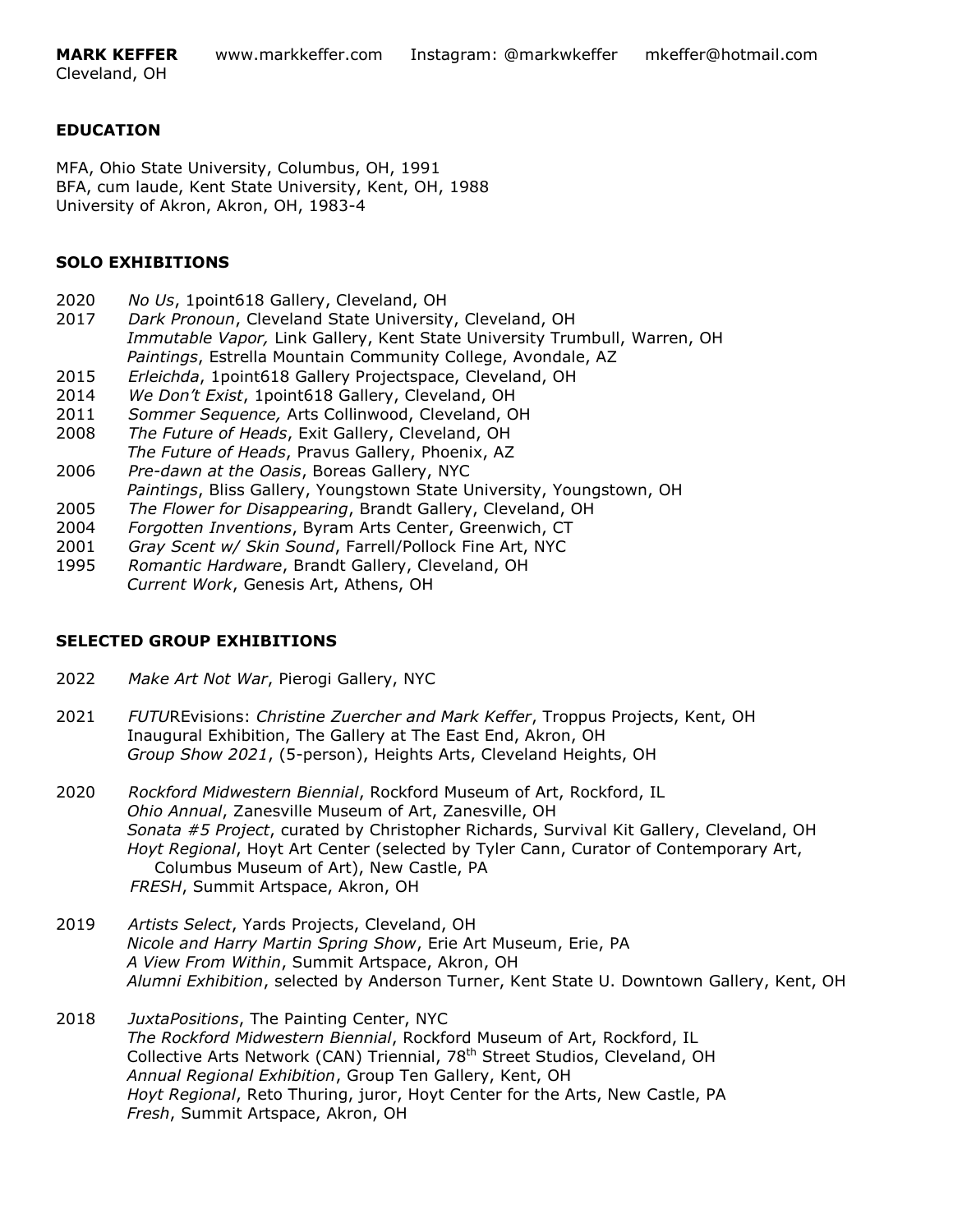- 2017 *Drums on Paper,* through Authorized to Work in the US Press, Ground Floor Gallery, NYC  *American Fiber: National Juried Exhibition of Works on Paper*, The Morgan Conservatory, Cleveland, OH *Cleveland Creates*, ARTneo - The Museum of Northeast Ohio Art, Cleveland, OH
- 2016 *The New Now*, The Artists Archives of the Western Reserve, Tri-C East, Cleveland, OH  *The Rockford Midwestern Biennial* (selected by Sarah Krepp), Rockford Art Museum, Rockford, IL

 *National Midyear Exhibition*, The Butler Institute of American Art, Youngstown, OH  *The Spring Show* (selected by Virgil Marti), Erie Art Museum, Erie, PA  *From the Ground Up: Surface and Dimension*, The Morgan Conservatory, Cleveland, OH *Annual Juried Exhibition*, BAYarts, Bay Village, OH

- 2015 *Fractured Planes*, ARTneo The Museum of Northeast Ohio Art, Cleveland, OH Group Exhibition Celebrating 10th Anniversary, 1point618 Gallery, Cleveland, OH  *[Re]define*, The Morgan Conservatory, Cleveland, OH  *The May Show*, Lakeland Community College, Kirtland, OH  *Northern Exposure*, Gallery 160, Cleveland, OH  *Cleveland Creates*, ARTneo, Cleveland, OH
- 2014 *19*, curated by Dana Depew, Red Space, Cleveland, OH  *Paper Unbound*, selected by Claire Gilman (curator, The Drawing Center), The Williamsburg Art and Historical Center, NYC  *Chimerical*, curated by Amy Young, Modified Arts, Phoenix, AZ  *Displacement: A Reckoning of Internal Affairs*, curated by Stacey Reason, New Harmony Gallery of Contemporary Art, New Harmony, IN  *Transformation*, The Morgan Conservatory, Cleveland, OH  *Abstract Nation*, Cleveland Hopkins International Airport, Cleveland, OH  *Mark Keffer and Lisa Schonberg*, Heights Arts, Cleveland, OH  *The Big Show*, curated by Per Knutas, Zygote, Cleveland, OH
- 2013 *Unhinged*, Pierogi, NYC  *Working it Out*, The Painting Center, NYC  *Float: Mark Keffer and Dragana Crnjak*, Proximity, Cleveland, OH  *NE Ohio Abstraction*, curated by Martin Ball, KSU Downtown Gallery, Kent, OH  *The May Show*, Lakeland Community College, Kirtland, OH  *Das Wird Sich Alles Finden*, Arts Collinwood, Cleveland, OH
- 2012 *Das Wird Sich Alles Finden*, Bloc Projects, Sheffield, England  *8-Hour Projects*, Allegheny College, Meadville, PA  *Ohio Annual*, Zanesville Museum of Art, Zanesville, OH  *Arts Quarter Exhibition*, Zygote, Cleveland, OH  *In Search of Deborah Ellen Shore*, Survival Kit, Cleveland, OH  *After Zero: Jerry Birchfield, Mark Keffer, Michelle Murphy*, Cuyahoga Community College, Cleveland, OH
- 2011 *Berlin Project*, Hasenheide, Berlin, Germany (selected)  *Escape*, Art Basel Week Exhibition, The Artlink, Miami, FL  *Controversy*, Zaller Gallery, Cleveland, OH  *Cleveland Creates*, Cleveland Artists Foundation, Cleveland, OH  *Brandt Gallery 21 Retrospective*, Brandt Gallery, Cleveland, OH  *Ohio: All Media*, Ashland University, Ashland, OH  *Altered Book Project*, Summit ArtSpace, Akron, OH
- 2010 *Centennial Alumni Exhibition*, Kent State University, Kent, OH  *Monothon*, Zygote, Cleveland, OH  *Uncensored*, Anderson Creative, Canton, OH  *Arts Quarter Exhibition*, Zygote, Cleveland, OH  *McNeese National Works on Paper Exhibition*, McNeese State University, Lake Charles, LA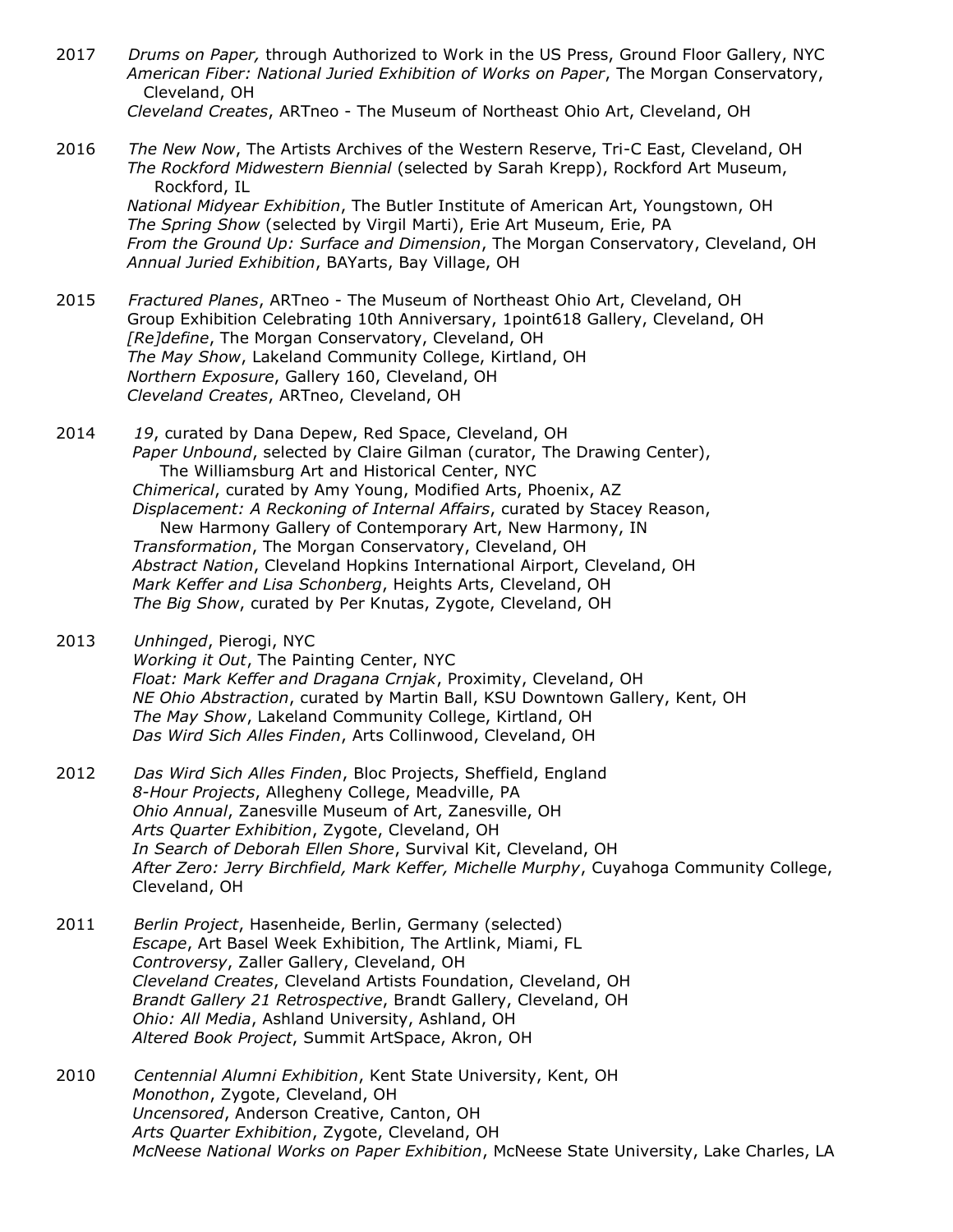- 2009 *Terra Non Firma*, Front Room Gallery and Legation Gallery, Cleveland, OH  *Touch and Scale*, curated by Janice Lessman-Moss, Trumbull Art Gallery, Warren, OH  *Biennial Faculty Exhibition*, Kent State University, Kent, OH Ingenuity Festival (w/ Asterisk Gallery), Cleveland, OH  *The May Show*, Mansfield Art Center, Mansfield, OH  *The Drawing Show*, Asterisk Gallery, Cleveland, OH
- 2008 *Mark Keffer and Kathy Ilg: Paintings and Drawings*, Bliss Gallery, Youngstown State University, Youngstown, OH  *At the Cellular Level*, curated by Daiv Whaley, Brandt Gallery, Cleveland, OH  *All Things Cleveland*, Asterisk Gallery, Cleveland, OH  *Fresh Art 4*, Summit Art Space, Akron, OH  *8-Hour Projects*, Allegheny College, Meadville, PA  *Opposites Attract*, San Jacinto College, Houston, TX
- 2007 *Bridge Art Fair Miami*, w/ Perihelion Arts (Phoenix, AZ), Miami, FL  *Toxic Color*, Exit, Cleveland, OH, (catalog)  *Open T.A.N.K.*, Kent State University Downtown Gallery, Kent, OH  *Forte: Youngstown State University Faculty Exhibition*, The McDonough Museum of Art, Youngstown, OH
- 2006 *Personal Geographies*, curated by Joanna Lindenbaum, Hunter College Times Square Gallery, NYC, (catalog)  *Here and Elsewhere*, BK Smith Gallery, Lake Erie College, Painesville, OH  *The Rockford Midwestern*, The Rockford Museum, Rockford, IL  *Northbound, Part 1*, Boreas, Pittsfield, MA  *Sweet Sixteen*, Brandt Gallery, Cleveland, OH  *The Midyear Exhibition*, The Butler Institute of American Art, Youngstown, OH  *AAF Contemporary Art Fair*, w/ Boreas (NYC), NYC  *Youngstown State University Faculty Exhibition*, The McDonough Museum of Art, Youngstown, OH  *Small Works*, selected by Jack Shainman, New York University, NYC
- 2005 *New Gallery, New Work*, Kent State University, Downtown Gallery, Kent, OH  *NEO+ONE*, curated by Ellen Rudolph, Murray Hill Galleries, Cleveland, OH  *Salon Series*, Hotel Klopp, Reykjavik, Iceland  *Milan Flash Art Show*, ATA Hotel Executive, Milan, Italy  *Small Works*, New York University, NYC
- 2004 *Six Windows*, curated by Malin Abrahamsson, Citicorp Building, NYC  *AAF Contemporary Art Fair*, NYC (w/ Boreas, NYC)  *Becoming - Mark Keffer and Janel Swangstu*, Boreas, NYC  *Brooklyn Preview*, Boreas, Pittsfield, Mass  *Mark Keffer and Daniel Hill*, Gallery 138, Kent State University, Kent, OH  *Drawings Off the Wall*, Byram Arts Center, Greenwich, Connecticut  *Girls Against Boys*, District of Columbia Arts Center, Washington, DC
- 2003 *Mapping it Out*, curated by Leslie Heller, The Work Space, NYC  *Hello Franklin!*, Im n IL, NYC  *Recession 2003*, curated by Tim Thyzel, Cynthia Broan Gallery, NYC
- 2002 *2-D*, organized by Eung Ho Park, Parker Gallery, Fort Lee, NJ  *Benaddiction*, Goliath, NYC  *Symbology*, sponsored by Common Ground, Times Square Lobby Gallery, NYC  *I-BEAM*, Cynthia Broan Gallery, NYC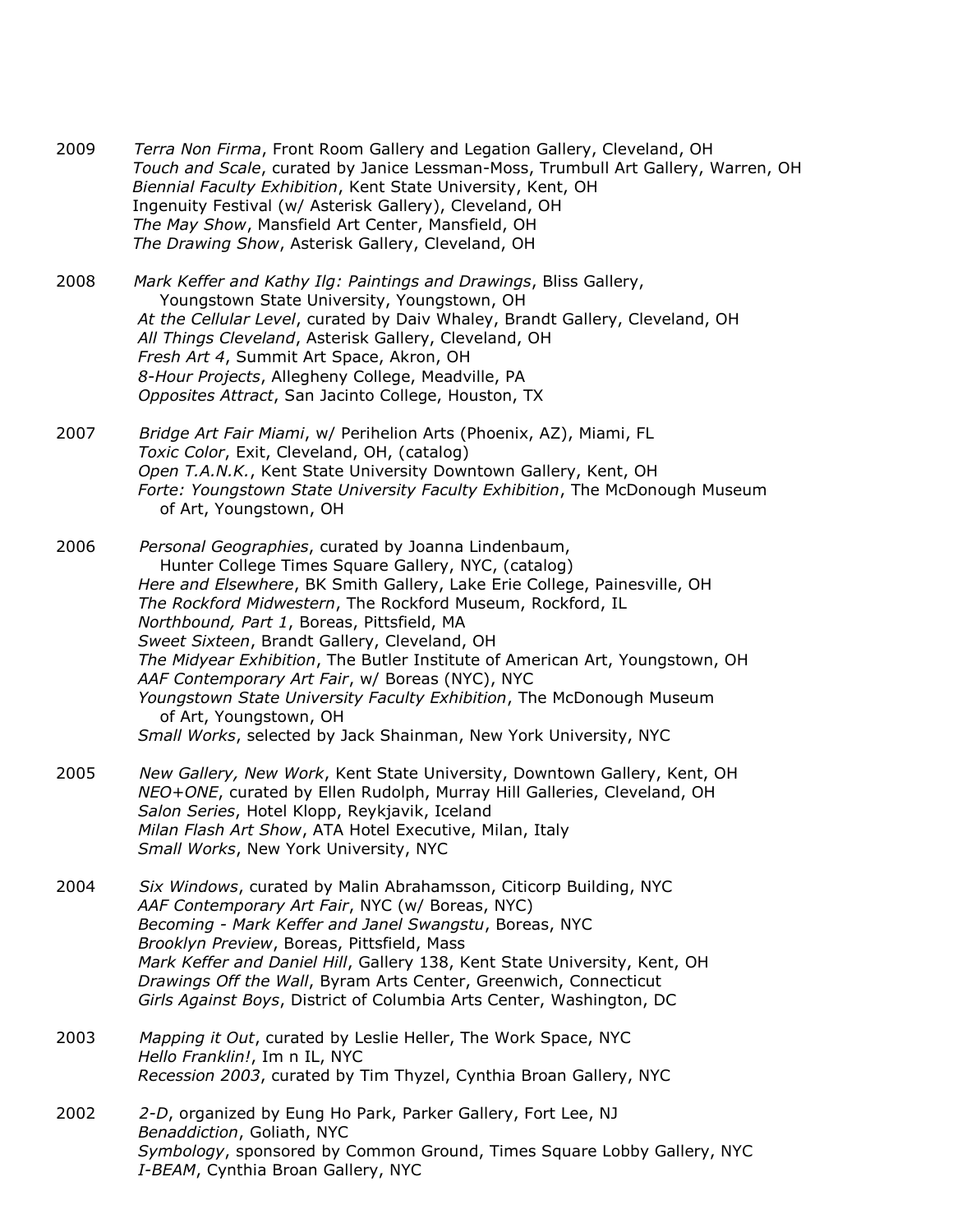- 2001 *Ripe and Hazy*, Goliath, NYC  *Small Works*, New York University, NYC
- 2000 *Here and Elsewhere*, Farrell/Pollock Fine Art, NYC  *Flat File Show*, Bellwether, NYC *Group Show*, Golding Gallery, NYC
- 1999 *Size Matters*, curated by Mike Weiss, Gale Gates, NYC  *Inaugural Group Show*, Brickhaus, NYC  *The Hell's Kitchen Show*, Washington-Jefferson Hotel, NYC  *Small Works on Paper*, Kentler International Drawing Space, NYC
- 1998 *Works On/With/Out of Paper*, Sideshow Gallery, NYC Slide File, The Drawing Center, NYC  *Reading Between the Lines*, (artist book), Rotunda Gallery, NYC
- 1997 *Current Undercurrent*, The Brooklyn Museum of Art, NYC  *New American Talent*, University of North Texas, Denton, selected by Robert Storr, traveling exhibition, catalog Flatfiles, Pierogi 2000, NYC Traveled to: - The Gasworks, London, England - Corner House, Manchester, England
- **AWARDS & RESIDENCIES**

1 st Place, *A View From Within*, Summit Artspace, Akron, Ohio 2019 1 st Place, *FRESH Exhibition*, Summit Artspace, Akron, OH, 2018 William Busta Prize, *[Re]define*, The Morgan Conservatory, Cleveland, OH, 2015 Best in Show, *The May Show*, Lakeland Community College, Kirtland, OH, 2013 Juror's Award, *McNeese National Works on Paper Exhibition*, McNeese State University, Lake Charles, LA, 2010 Nominee, Louis Comfort Tiffany Foundation Award, 2008 Nesnadny + Schwartz Visiting Critics Program, selected by Katy Siegel, Museum of Contemporary Art, Cleveland, OH, 2006 Honorable Mention, *The Rockford Midwestern*, Rockford Art Museum, Rockford, IL, 2006 Best in Show, *New Gallery, New Work*, Kent State U. Downtown Gallery, Kent, OH, 2005 Artist Grant and Residency, Vermont Studio Center, Johnson, Vermont, 1998 Individual Artist Fellowship, The Ohio Arts Council, 1995 Residency, Ucross Foundation, Clearmont, Wyoming, 1994 Residency, The Millay Colony for the Arts, Austerlitz, NY, 1993 Merit Award, New American Talent, Laguna Gloria Museum of Art, Austin, Texas, 1993

#### **TEACHING**

Kent State University, Kent, Ohio, Adjunct Instructor, 2007-9, 1994-5 Youngstown State University, Youngstown, Ohio, Adjunct Instructor, 2006-8 The Butler Institute of American Art, Youngstown, Ohio, Instructor, 1994-5